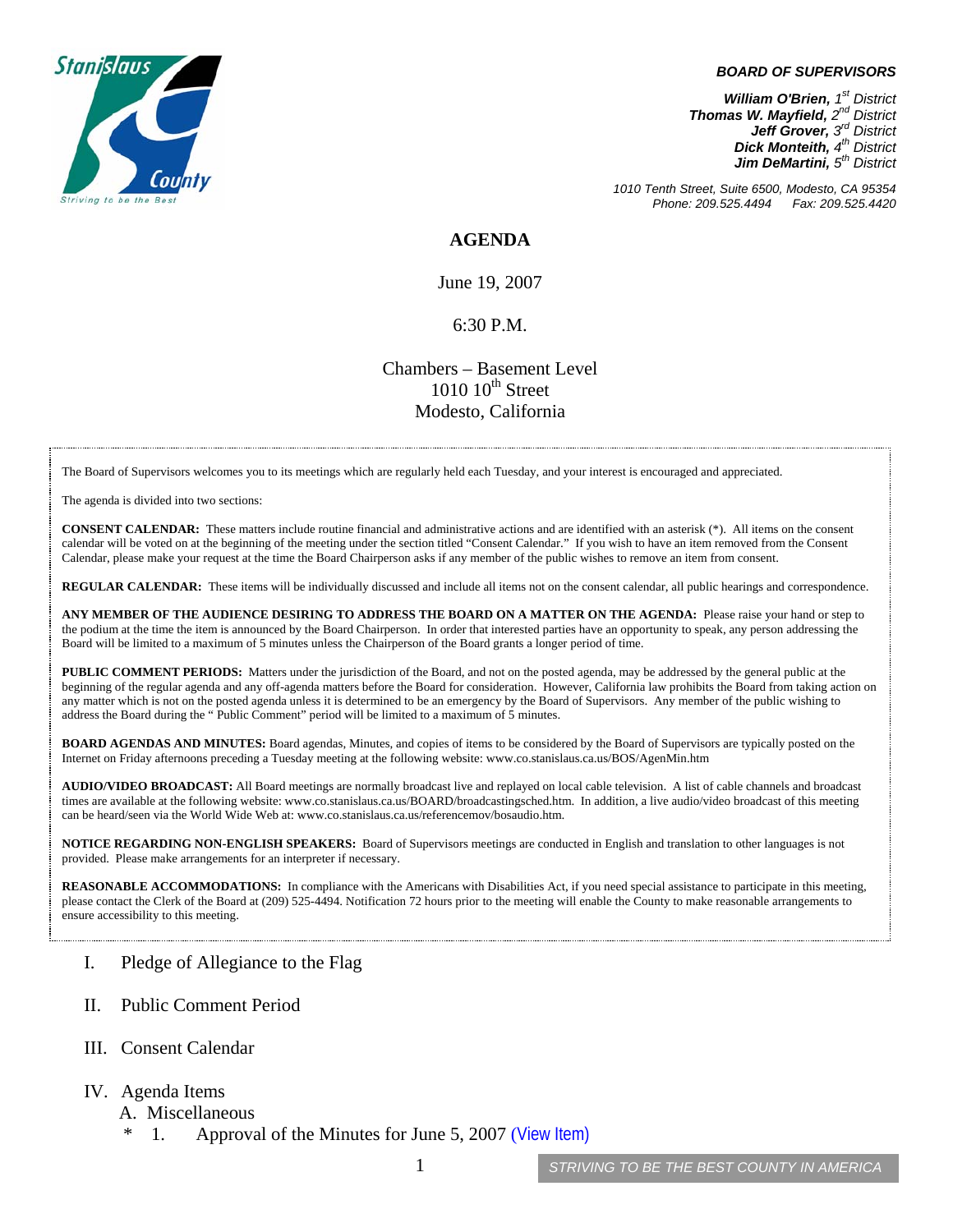- \* 2. Approval to Amend the 2007 Stanislaus County Board of Supervisors Committee Assignments ([View Item\)](http://www.co.stanislaus.ca.us/bos/agenda/2007/20070619/A02.pdf)
- \* 3. Acceptance of the Hazardous Waste Management Advisory Committee Recommendation to Remove Timothy Rhiney from the Committee ([View Item\)](http://www.co.stanislaus.ca.us/bos/agenda/2007/20070619/A03.pdf)
- \* 4. Approval of Appointments of Tom Ciccarelli, Veronica Garcia, Ruben Pina, Ham Shirvani and Bob Loretelli to the Stanislaus County Children's Council ([View Item\)](http://www.co.stanislaus.ca.us/bos/agenda/2007/20070619/A04.pdf)
- \* 5. Approval of Request from the Modesto Jaycees for Use of the Courthouse Lawn on Wednesday, July 4, 2007 for the 133<sup>rd</sup> Annual Fourth of July Celebration ([View Item\)](http://www.co.stanislaus.ca.us/bos/agenda/2007/20070619/A05.pdf)
- B. Chief Executive Office
- \* 1. Approval to Purchase a Weight Truck, Plotter, and a Microsoft Computer Server Agricultural Commissioner ([View Item\)](http://www.co.stanislaus.ca.us/bos/agenda/2007/20070619/B01.pdf)
- \* 2. Approval to Receive and Expend Program Year 2007-2008 Workforce Investment Act (WIA) Funds in Accordance with the Approved Stanislaus County Strategic Five-Year Local Plan - Alliance Worknet ([View Item\)](http://www.co.stanislaus.ca.us/bos/agenda/2007/20070619/B02.pdf)
- \* 3. Approval to Increase Appropriations in the Almond Wood Estates, Crows Landing, Deo Gloria Estates, Denair, Gilbert Road, Gibbs Ranch, Golden State, Mancini Park Homes, Monterey Park, North McHenry, Olympic Tract, Peach Blossom Estates, Richland Tract, Sunset Oaks, Sylvan Village No. 2; and, Schwartz-Baize Lighting Districts - Auditor-Controller ([View Item\)](http://www.co.stanislaus.ca.us/bos/agenda/2007/20070619/B03.pdf)
- \* 4. Approval of Fiscal Year 2007-2008 Multipurpose Senior Services Program (MSSP) Agreement with the California Department of Aging to Provide Supportive Services for Frail Elderly Residents of Stanislaus County - Community Services Agency ([View Item\)](http://www.co.stanislaus.ca.us/bos/agenda/2007/20070619/B04.pdf)
- \* 5. Approval to Accept a County Self Assessment for the Community Services Agency and the Probation Department to Support Child Welfare Services - Community Services Agency ([View Item\)](http://www.co.stanislaus.ca.us/bos/agenda/2007/20070619/B05.pdf)
- \* 6. Approval of Resolution Authorizing the Issuance, Offer and Sale of Bonds on Behalf of the Turlock Unified School District - County Counsel ([View Item\)](http://www.co.stanislaus.ca.us/bos/agenda/2007/20070619/B06.pdf)
- \* 7. Approval to Adopt the Recommendations of the Nuisance Abatement Hearing Board (Environmental Resources) Regarding the following Properties:
	- a. 5400 Pioneer Road, Hughson, CA, CE No. 06-764 ([View Item\)](http://www.co.stanislaus.ca.us/bos/agenda/2007/20070619/B07a.pdf)
	- b. 0 Kern Street, Westley, CA, CE No. 07-158 ([View Item\)](http://www.co.stanislaus.ca.us/bos/agenda/2007/20070619/B07b.pdf)
	- c. 8511 Highway 33, Westley, CA, CE No. 07-14 ([View Item\)](http://www.co.stanislaus.ca.us/bos/agenda/2007/20070619/B07c.pdf)
- \* 8. Approval to Adopt the Recommendations of the Nuisance Abatement Hearing Board (Environmental Resources) Regarding the Cost Accounting to Abate the Nuisance CE No. 06-752 at 1513 El Dorado Avenue, Modesto, California ([View Item\)](http://www.co.stanislaus.ca.us/bos/agenda/2007/20070619/B08.pdf)
- \* 9. Approval of the California Department of Health Services Contract for the Continuation of the Immunization Assistance Program for the Period of July 1, 2007 through June 30, 2008 - Health Services Agency ([View Item\)](http://www.co.stanislaus.ca.us/bos/agenda/2007/20070619/B09.pdf)
- \* 10. Approval of the Appointment of Assistant Director of Environmental Resources at an Annual Salary of \$101,004 which Exceeds the Mid-Point of Band E ([View Item\)](http://www.co.stanislaus.ca.us/bos/agenda/2007/20070619/B10.pdf)
- \* 11. Approval of the Appointment of a Crime Analyst at Step 5 of the Salary Range at \$27.46 Per Hour – Sheriff ([View Item\)](http://www.co.stanislaus.ca.us/bos/agenda/2007/20070619/B11.pdf)
- \* 12. Approval of Matters Relating to Completion of the Next Phases of the Gallo Center for the Arts: Awarding Contracts for the Administration Area and Founders Room Tenant Improvements, Accepting Additional Funds from the Central Valley Center for the Arts, and Providing Funding for Professional Services and Related Matters - Chief Executive Office ([View Item\)](http://www.co.stanislaus.ca.us/bos/agenda/2007/20070619/B12.pdf)
- \* 13. Approval to Award a Contract to Ragsdale and Sons for \$105,856 and Adjust the Probation Department Budget for the Juvenile Hall Parking Lot Paving Project ([View Item\)](http://www.co.stanislaus.ca.us/bos/agenda/2007/20070619/B13.pdf)